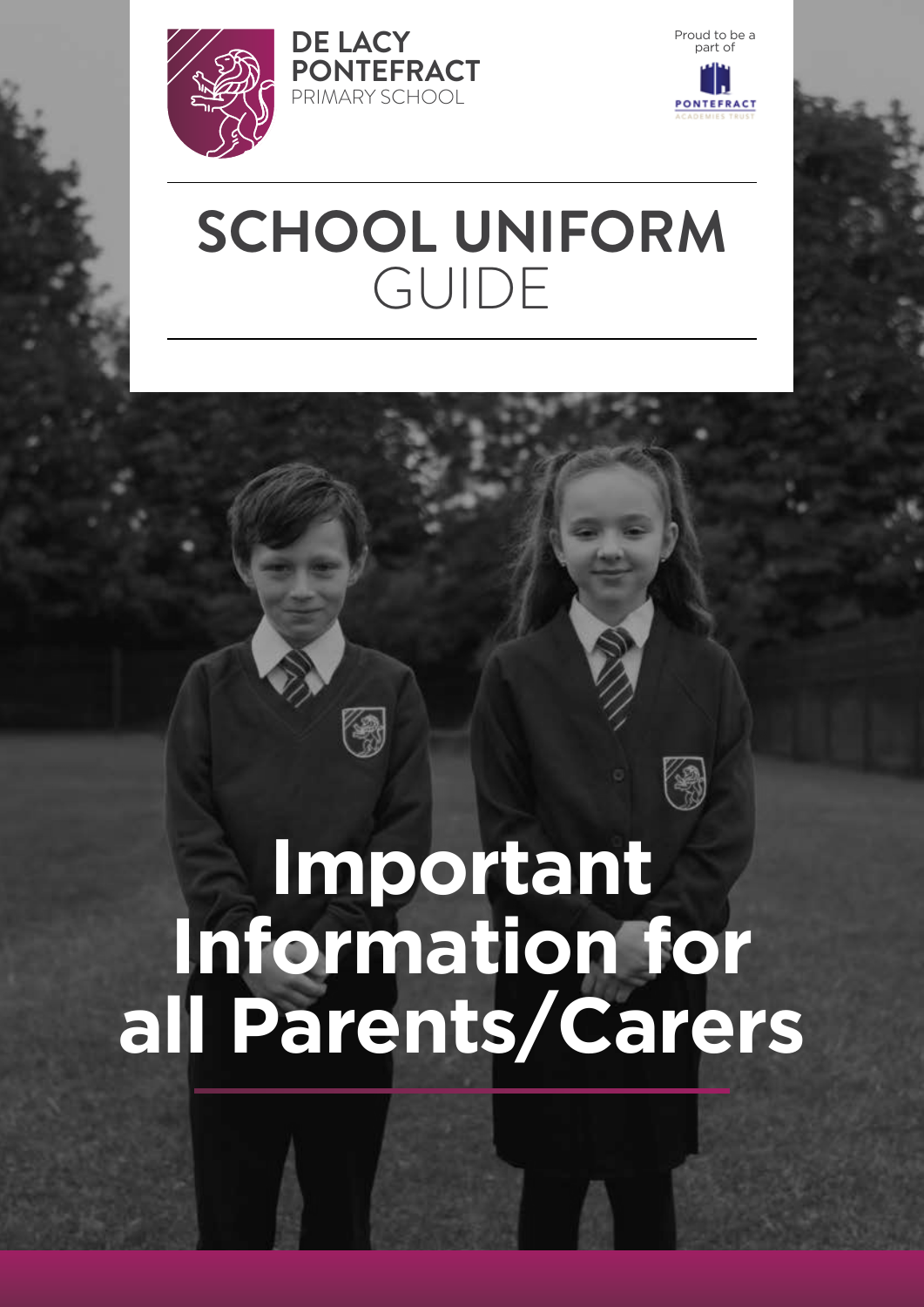Uniform Guide - De Lacy Primary School



\*Denotes that this item of school uniform must be purchased from the official De Lacy Primary School uniform suppliers.

| <b>OPTIONAL UNIFORM CHECKLIST</b>                                                    |                                                                                  |                                                                     |  |
|--------------------------------------------------------------------------------------|----------------------------------------------------------------------------------|---------------------------------------------------------------------|--|
| <b>ITEM</b>                                                                          |                                                                                  |                                                                     |  |
| <b>Pinafore</b><br>Black zip front<br>with a box pleat<br>(Nursery & Key<br>Stage 1) | <b>Summer Dress</b><br>Gingham style<br>dress in red<br>and white<br>(All Years) | <b>Polo Shirt</b><br>Plain white<br>polo shirt<br>(Nursery<br>only) |  |

### **THE CORE UNIFORM**

- Outdoor coats must not be worn indoors.
- $\blacksquare$  Hoodies, unlined jackets with or without a hood, denim coats/jackets are not allowed in school.

Our pupils are expected to achieve standards of excellence in all areas of school life, including appearance. An excellent standard of uniform supports excellent behaviour, equality amongst young people and reflects the pride that our pupils have in being part of the school community.

Correct uniform must be worn at all times. If a pupil wears incorrect pieces of uniform, or wears an item inappropriately, parents/carers will be contacted.

The full uniform list and details of the official school uniform suppliers can be downloaded from our website www.delacy.patrust.org.uk



*"Uniform allows all pupils, regardless of background, to feel equal to their peers and confident about their appearance. Pupils not only look smart but gain a sense of identity, belonging and pride in their school. This all contributes to a positive learning culture."* 

*Tom Fay, Interim Headteacher*

#### **COATS AND OUTDOOR JACKETS**

If the weather requires an additional layer to be worn over their uniform, pupils should wear a suitable 'outside' coat or jacket. This must be worn over the jumper or cardigan.

**MAKE THE RIGHT FOOTWEAR CHOICES….**

Parents/carers should be aware that only plain black shoes are permitted in the school – there must be no white/coloured labels, logos, markings, buckles or studs. Shoes must be leather or leather look. Please note that suede footwear is not allowed.

Footwear must be sensible. Pumps, high heels, trainers, sandals or boots of any kind are not allowed; the images below provide some examples. If you are unsure, please contact the school to clarify before making a purchase. This is not an exhaustive list and is designed to provide a guide.

#### **IMPORTANT GUIDANCE**

Parents/Carers should be aware that the school will make the final decision on what is acceptable. Many retailers advertise items as school uniform that may not be acceptable. To avoid disappointment, De Lacy Primary School recommend that all items are purchased from Signature Retail Ltd or Better and Bright Schoolwear.